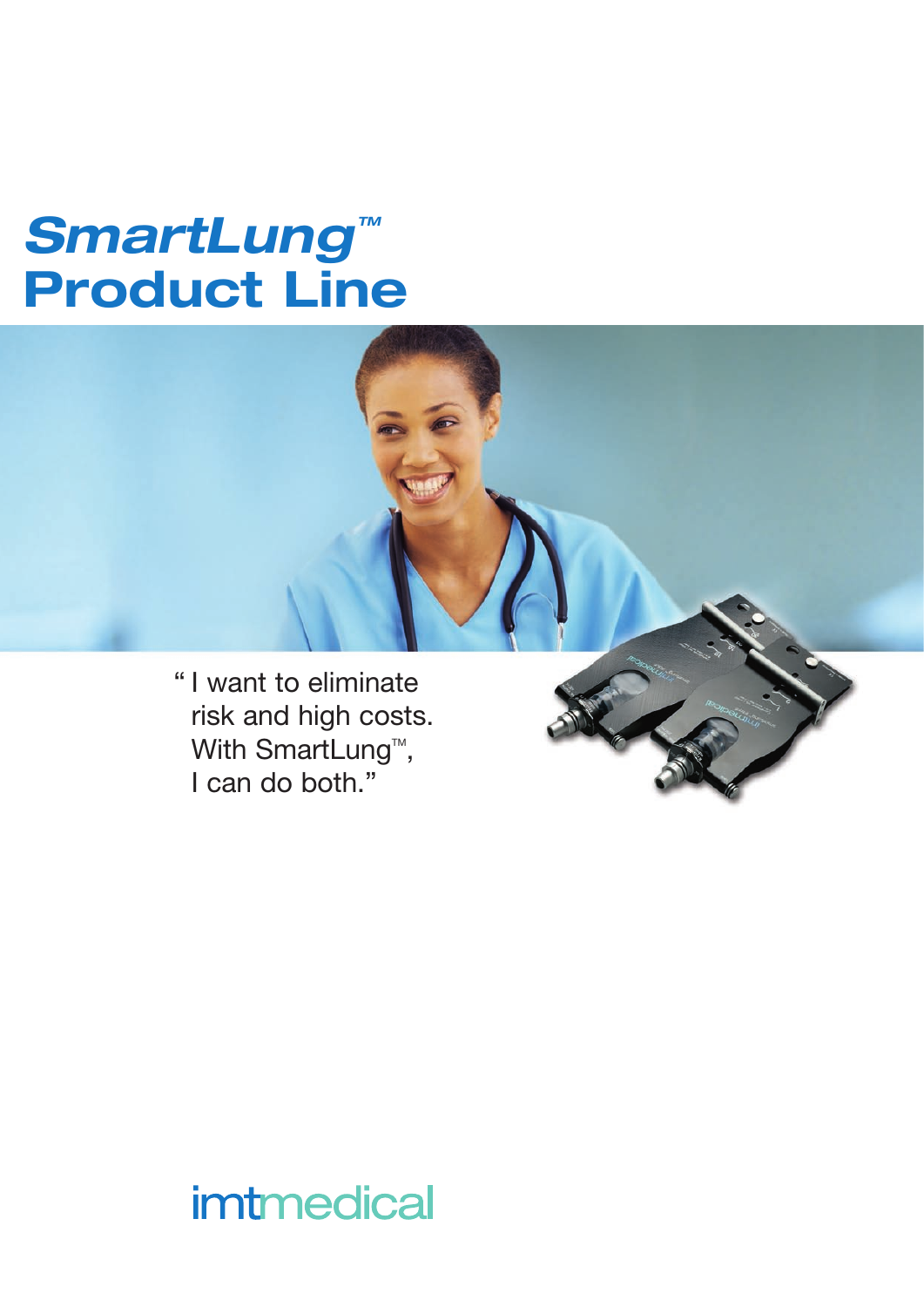# **SmartLung™** Test lungs that make high-tech affordable.

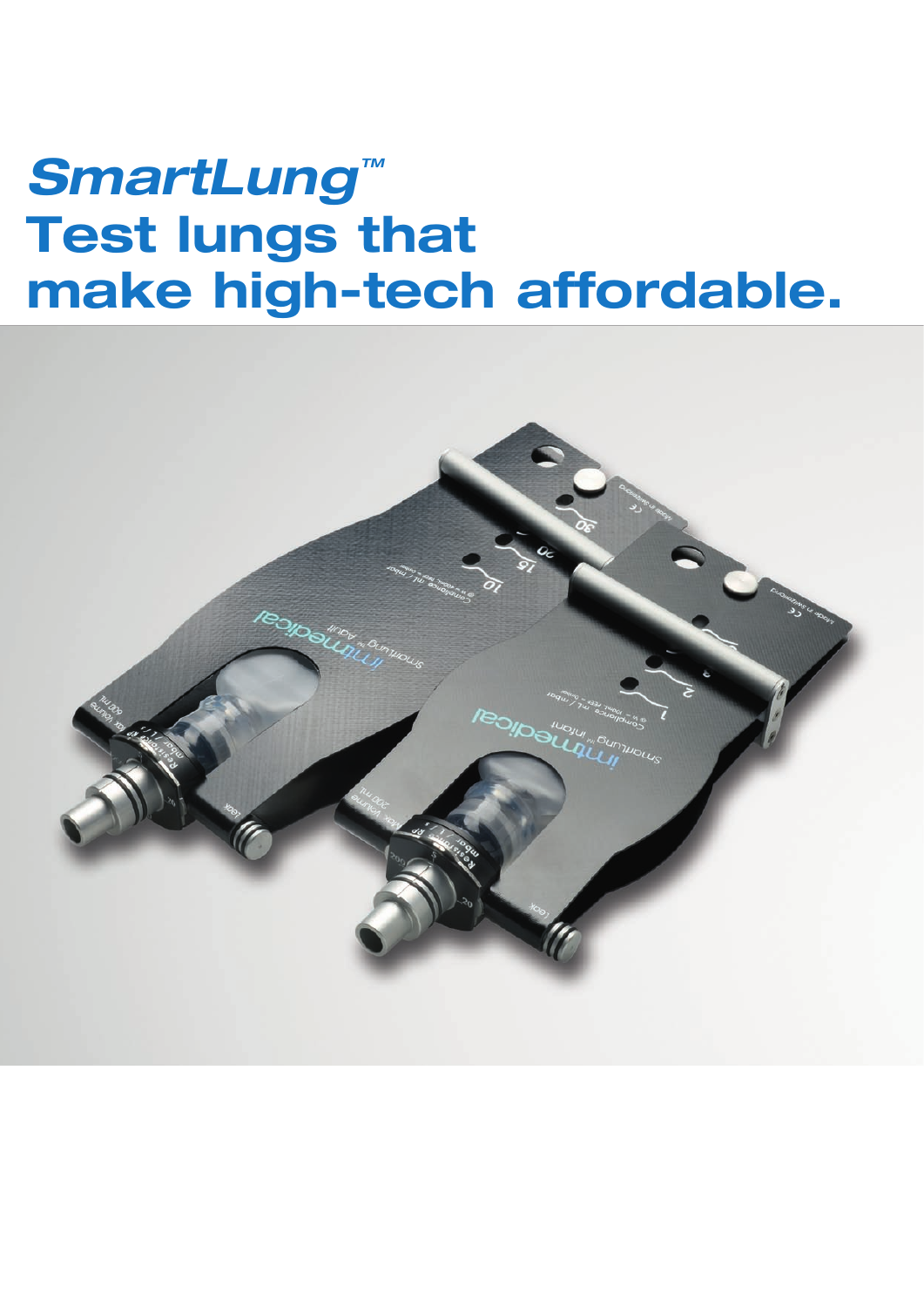#### Adjustable resistance and leakage

Different airway resistances can be simulated simply by turning the connector. Leakage can also be adjusted by turning the side screw. No adapter required.



#### Adjustable compliance

The slider enables different degrees of lung compliance to be simulated without an adapter.



The problem is well-known: good test lungs take up a lot of space, are expensive and complicated. The result: they are often used incorrectly. Cheap test lungs are frequently limited in their test function and regularly report malfunctions although the device being tested is working properly. Help is now available from Switzerland!

### SmartLung™ Adult & SmartLung™ Infant. Small, compact and unique.

SmartLung can offer the same performance as large, expensive test lungs. But unlike the latter, SmartLung is extremely simple to use and so compact that it can be connected directly to the ventilator tubing system. With SmartLung, you don't need the cumbersome side-tables required by large test lungs. SmartLung is also unbeatable in terms of price/performance ratio.

Resistance (airway resistance), lung compliance and leakage can be adjusted. Different bag sizes ensure that virtually all patient lungs can be simulated, from babies to adults. Moreover, SmartLung does not need any additional adapters. Leak simulation is infinitely adjustable and enables ventilators for premature babies or mask ventilation to be checked. Even the sensitive function of patient flow triggering can be tested with SmartLung. Combined with the FlowAnalyser from imtmedical, pressure, flow and volume measurements can also be taken with the SmartLung.